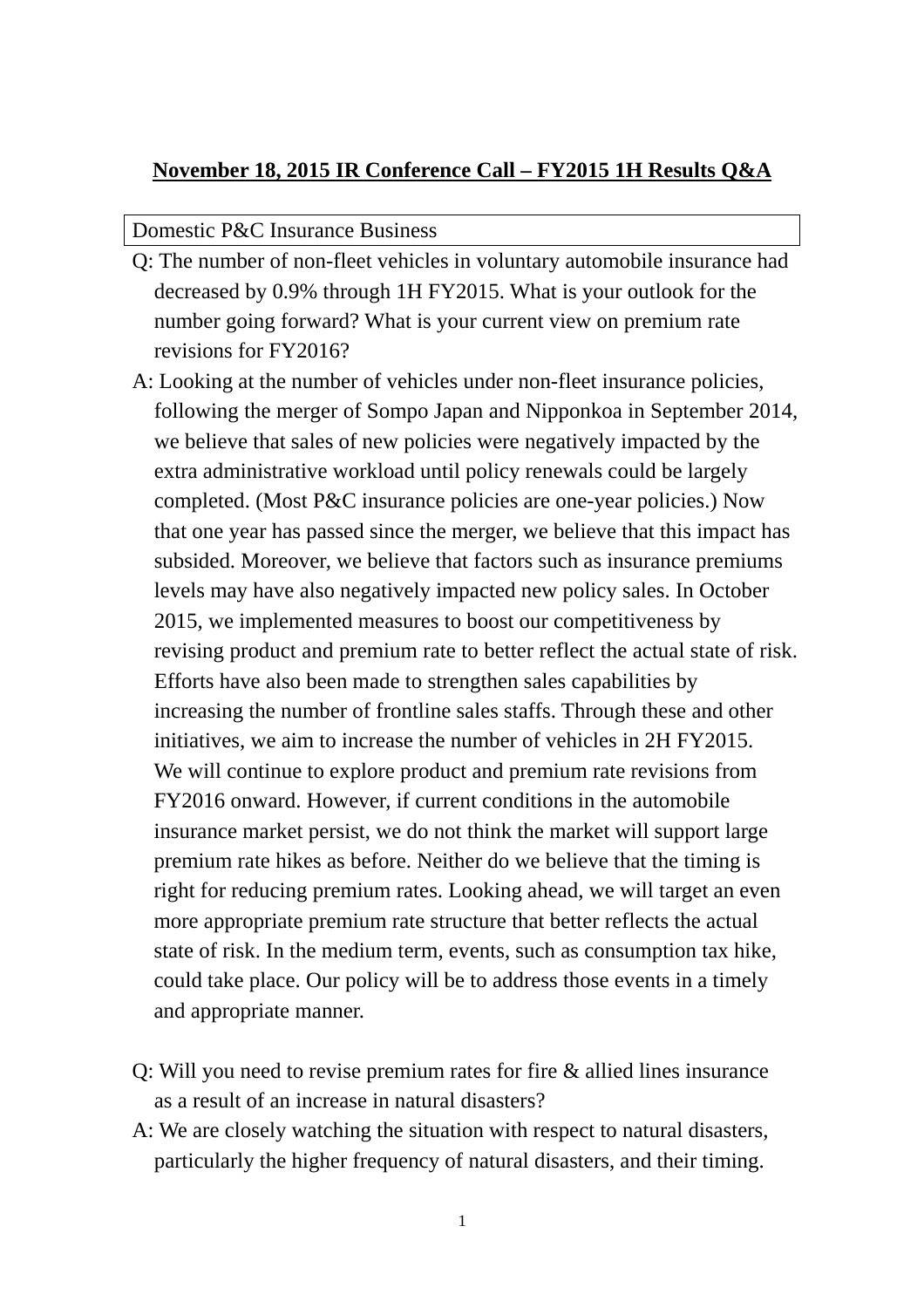Under our ERM, ROR is calculated for each business line. We have already recognized that if premium rates were to fall out of the actual state of risk, we will need to take appropriate measures, such as product and premium rate revisions.

- Q: Impairment losses on securities were booked in the second quarter. Was this because of any particular domestic strategic-holding stock?
- A: The impairment losses on securities were booked at a group subsidiary. On a consolidated basis, the impact of the impairment losses will be eliminated.
- Q: Net interest and dividend income declined year on year. In particular, interest and dividend income from foreign securities seems to have decreased. How do you expect interest and dividend income to trend in 2H FY2015 and beyond?
- A: The decrease in net interest and dividend income reflects the absence of gains recognized in the previous fiscal year, mainly on the cancellation of foreign funds in consideration of foreign exchange movements and other conditions. In 2H FY2015, no major cancellation activity is anticipated at this time. In any case, we do not believe this will hinder the achievement of the forecast for net interest and dividend income presented as part of our business forecasts.
- Q: In regard to your business forecasts for FY2015, I would like to confirm the reasons for the change in ordinary profit from the initial forecast. In addition, how does the change in core underwriting profit break down in terms of factors other than domestic natural disasters and of domestic natural disasters?
- A: Core underwriting profit decreased by approximately ¥20.0 billion mainly due to an increase in domestic natural disasters. Meanwhile, our forecast for investment profit was upwardly revised mainly based on expectations that impairment losses on securities will now be lower than initially forecast, in addition to the sales of foreign bonds, which was not initially forecast. Looking at other components, revisions have been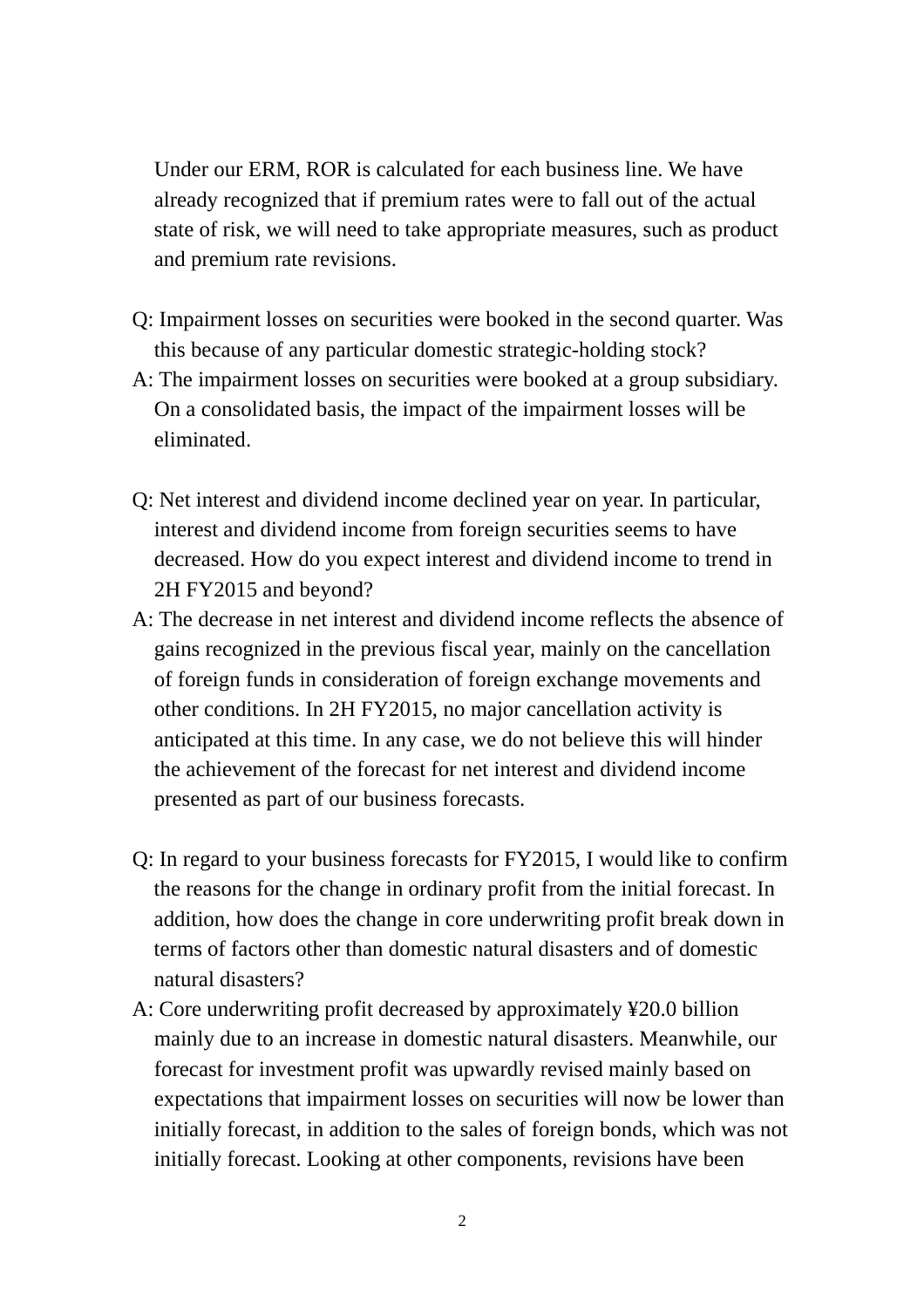made based on a precise calculation of purchase adjustment, etc. reflecting stocks sold and stock planned to be sold as of the end of 1H FY2015.

The ¥31.2 billion increase in core underwriting profit in FY2015 comprises an increase of ¥64.0 billion due to factors other than domestic natural disasters, and a decrease of ¥32.7 billion due to domestic natural disasters.

- Q: Could you please confirm the likelihood of achieving your full-year business forecasts?
- A: Despite a low progress rate in 1H FY2015 against full-year business forecasts, we should be able to catch up and reach our FY2015 forecasts. In 1H FY2015, an underwriting loss of around ¥65.0 billion was booked in fire & allied lines insurance due to the impact of domestic natural disasters. In 2H FY2015, we expect to turn this around to an underwriting profit of around ¥30.0 billion based on an anticipated reversal of the catastrophic loss reserve and other factors. Therefore, we are anticipating an improvement of almost ¥100.0 billion in underwriting profit. In addition, we expect realized gains on security sales to increase because sales of strategic-holding stocks tend to be concentrated in 2nd half. And if market conditions prevailing at the end of September remain largely unchanged, we do not expect to book impairment losses on securities in 2H FY2015. Based on these factors, we believe that we can achieve the earnings projected in our business forecasts.
- Q: You have reduced the adjusted profit forecast for the FY2015 domestic P&C insurance business by ¥5.0 billion. Why is this reduction smaller than the decline in underwriting profit due to domestic natural disasters and other factors?
- A: One reason is that we believe that underwriting profit excluding natural disasters will improve. Another reason is that the estimated extraordinary loss related to the Special Measures for Life Plan Support announced in September was excluded from the calculation of adjusted profit as a special factor.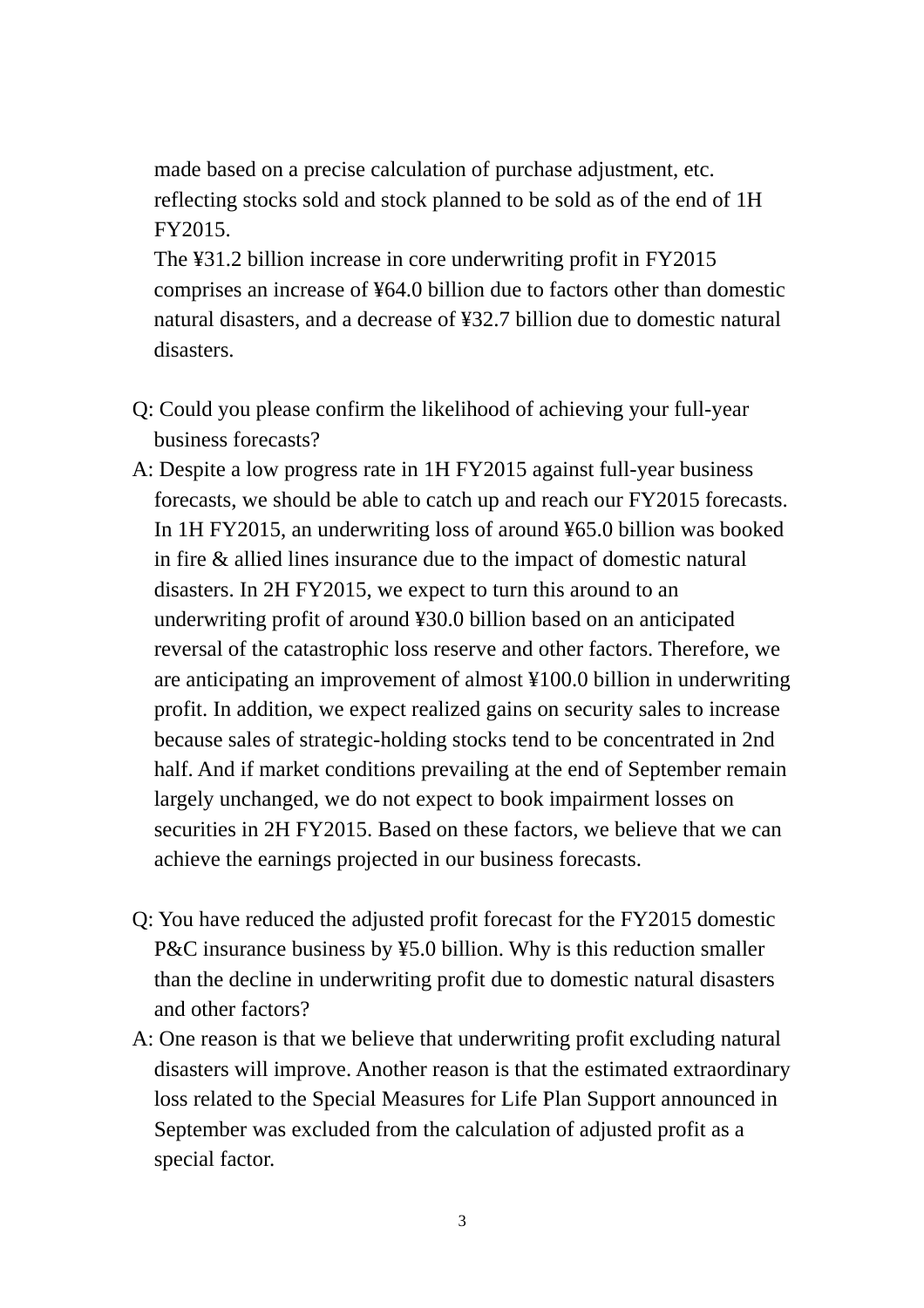Overseas Insurance Business

- Q: Did you reduce your profit forecast for the overseas insurance business from ¥19.2 billion to ¥18.4 billion to reflect the impact of one-time big claims?
- A: This adjustment is due to the impact of updating the forecast to reflect exchange rates prevailing at the end of September. The depreciation of the Brazilian real had a particularly large impact on the forecast. There have been no changes to the operation aspects of the forecast. However, we can provide additional information about one-time big claims overseas, specifically that Canopius saw the occurrence of several insured events of around ¥1.0 billion each.
- Q: Are Canopius' business forecasts achievable? Will Canopius be able to increase its earnings from FY2016 onward?
- A: Barring any one-time big claims or shifts in the investment environment, we believe that Canopius can catch up with its forecasts. When we acquired Canopius, we believed that the company could generate stable earnings in the range of ¥9.0 to ¥10.0 billion. Under softening reinsurance market conditions, earnings will not improve dramatically. Nevertheless, we expect Canopius to generate stable earnings between around ¥9.0 and ¥10.0 billion.

## Capital Policy

- Q: Japan's mega-banks have announced plans to proactively reduce their strategic-holding stocks and other insurance companies are also accelerating measures to reduce these shares. Considering changes in the environment such as the introduction of Japan's Corporate Governance Code, could you change your plans to reduce strategic-holding stocks?
- A: We have steadily reduced our strategic-holding stocks to date. While changes in the environment, including the introduction of the Corporate Governance Code, are supportive of those reductions, we believe that it is crucial to first plan to continuously reduce strategic-holding stocks. In addition to reducing risk, we expect to improve ROE by using the capital released by the sales of strategic-holding stocks to invest in growing